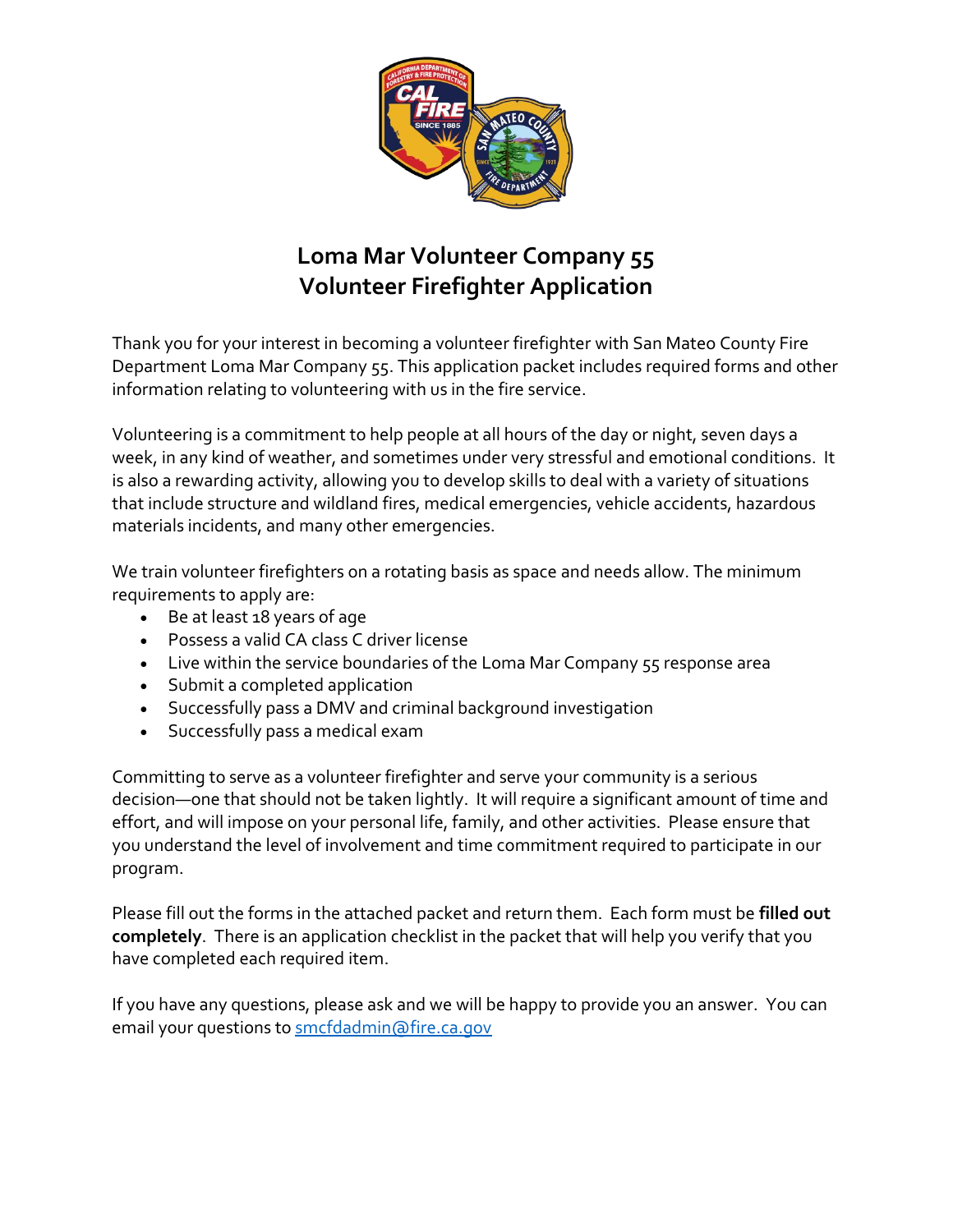# **Loma Mar Volunteer Firefighter Application and Training Process**

|        | <b>STEP 1: APPLICATION &amp; SUBMISSION</b>                                                   |
|--------|-----------------------------------------------------------------------------------------------|
|        | Complete application packet, including:                                                       |
|        | Copy of DMV License Record Printout, obtained from DMV                                        |
|        | Copy of Proof of Vehicle Liability Insurance                                                  |
|        | Copy of Valid CDL                                                                             |
| П      | Applicant submits completed application packet to:                                            |
|        | smcfdadmin@fire.ca.gov                                                                        |
|        | <b>STEP 2: DEPARTMENT REVIEW</b>                                                              |
| $\Box$ | Application is entered into database (by SSA), personnel file is created and information is   |
|        | forwarded to the Training/EMS Battalion Chief who approves/denies the application.            |
|        | Denied: Applicant receives a letter with the reason for denial.                               |
|        | Approval: Applicant receives a letter and health questionnaire with instructions on how       |
|        | to complete the I-9 form, medical physical exam, background investigation and Live            |
|        | Scan.                                                                                         |
|        | STEP 3: EMPLOYMENT ELIDGIBILITY, MEDICAL CLEARANCE AND BACKGROUND                             |
| $\Box$ | Applicant submits a completed form I-9 in person to the Training Division                     |
| $\Box$ | Applicant submits completed medical stress duty statement paperwork to:                       |
|        | smcfdadmin@fire.ca.gov                                                                        |
| Ш      | Applicant completes medical exam. Training Division receives medical clearance or denial from |
|        | health provider.<br>Denied: applicant receive a letter of denial from the Training Officer.   |
|        | Approved: Training proceeds with the background investigation.                                |
| Ш      | Applicant completes Live Scan. Department completes background investigation. Training        |
|        | Division receives background investigation report                                             |
|        | Denied: applicant receives a letter of denial from Training Officer.                          |
|        | Approved: Applicant receives a letter from the Training Officer with instructions on:         |
|        | <b>Obtaining PPE</b><br>1.                                                                    |
|        | Obtaining Volunteer Uniform letter of authorization<br>2.                                     |
|        | Volunteer Firefighter Academy dates/locations<br>$\overline{3}$                               |
|        | Complete Academy paperwork<br>4.                                                              |
|        | <b>STEP 5: Training and Response</b>                                                          |
|        | Volunteer Firefighters complete all Trainee requirements within 18 months from date of hire.  |
|        | Upon completion:                                                                              |
|        | Volunteer Firefighter is issued pager and badge upon completion of all training               |
|        | Volunteer Firefighter is issued complete set of San Mateo County Fire Department              |
|        | policies and procedures                                                                       |
|        | Volunteer Firefighter is issued credentials to Target Solutions by Training Battalion         |
|        | Chief                                                                                         |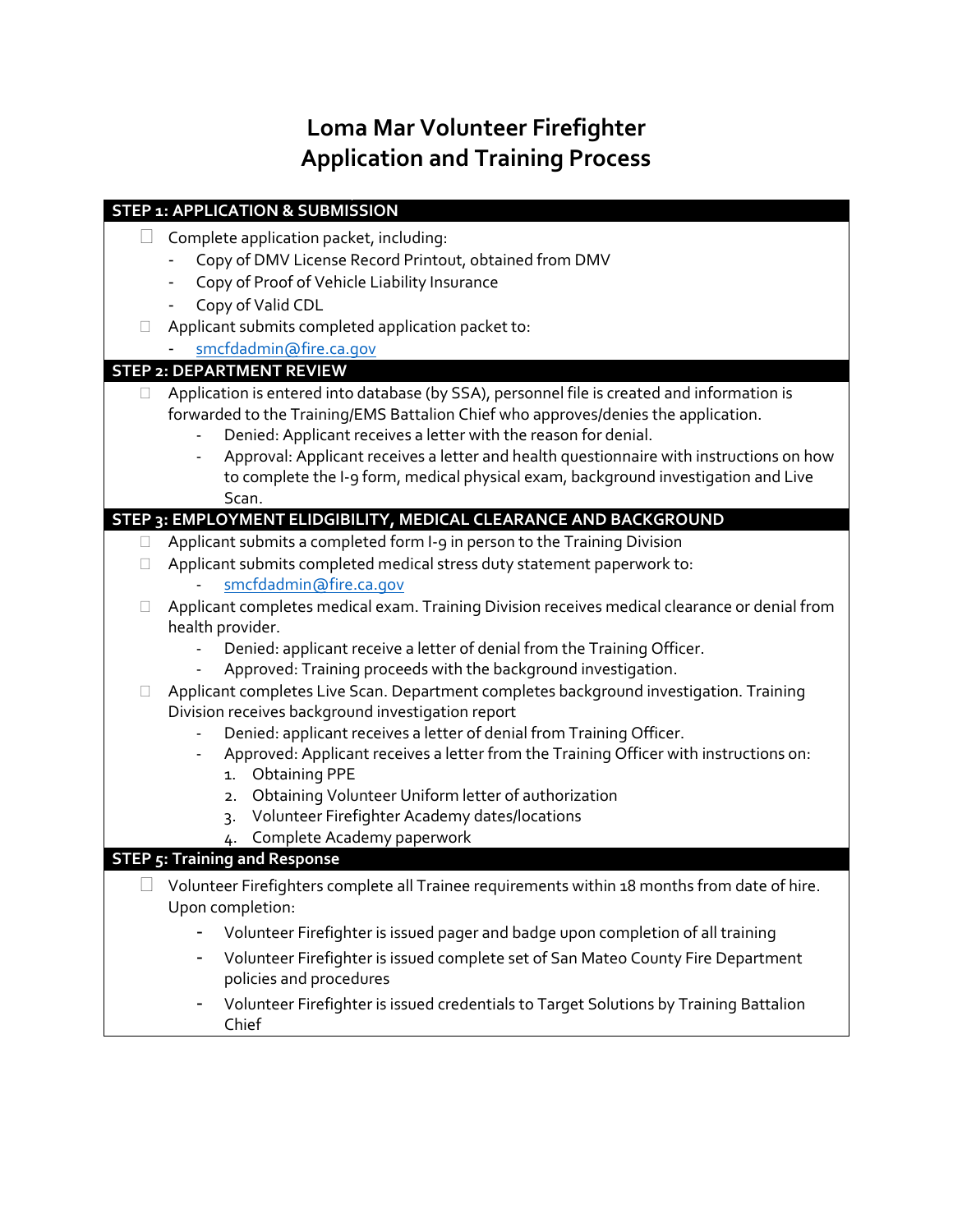

### **SAN MATEO COUNTY FIRE DEPARTMENT**

320 Paul Scannell Drive San Mateo, California 94402

## **APPLICATION FOR VOLUNTEER POSITION**

I live in the Loma Mar - Dearborn Park - E. Pescadero area I have signed the last page of this application

|                | APPLICANT'S NAME (Last)                                        | (First)                                                                                                                                                  | (M.I.)        | LAST 4 DIGITS OF S.S. # |                              |
|----------------|----------------------------------------------------------------|----------------------------------------------------------------------------------------------------------------------------------------------------------|---------------|-------------------------|------------------------------|
|                |                                                                |                                                                                                                                                          |               |                         |                              |
|                | MAILING ADDRESS (Number and Street or Post Office Box)         |                                                                                                                                                          |               |                         | <b>WORK TELEPHONE NUMBER</b> |
|                |                                                                |                                                                                                                                                          |               |                         |                              |
| (City)         |                                                                | (State)                                                                                                                                                  | (Zip Code)    |                         | HOME TELEPHONE NUMBER        |
|                |                                                                |                                                                                                                                                          |               |                         |                              |
|                | <b>E-MAIL ADDRESS</b>                                          |                                                                                                                                                          |               |                         | CELL TELEPHONE NUMBER        |
|                |                                                                |                                                                                                                                                          |               |                         |                              |
|                | <b>ANSWER THE FOLLOWING QUESTIONS:</b>                         |                                                                                                                                                          |               |                         |                              |
| $\mathbf{1}$ . |                                                                | Do you need reasonable accommodation to take an oral interview?                                                                                          |               | <b>YES</b>              | <b>NO</b>                    |
| 2.             | Do you meet the minimum age requirement of 18 years?           |                                                                                                                                                          |               | <b>YES</b>              | <b>NO</b>                    |
|                |                                                                | If you are not 18, please provide your date of birth:                                                                                                    |               |                         |                              |
| 3.             | Are you legally eligible to work legally in the United States? |                                                                                                                                                          |               | <b>YES</b>              | <b>NO</b>                    |
| 4.             |                                                                | Do you possess a valid and insurable California Driver License?                                                                                          |               | <b>YES</b>              |                              |
|                | License #                                                      | Class:                                                                                                                                                   | Restrictions: |                         |                              |
| 5.             |                                                                | Have you ever: (if "YES", list specifics on a separate sheet of paper and refer to the instructions for further details)                                 |               |                         |                              |
|                |                                                                | a. Been dismissed or fired from a position for any reason?                                                                                               |               | <b>YES</b>              | Ino                          |
|                | disciplinary action?                                           | b. Resigned from or quit a position while under investigation or after being<br>informed discipline would be taken against you, or during an appeal from |               | <b>YES</b>              | <b>NO</b>                    |
|                |                                                                | c. Been rejected or told you would not receive permanent or continued                                                                                    |               | <b>YES</b>              | NO.                          |

employment during any type of probationary or trial period on the job?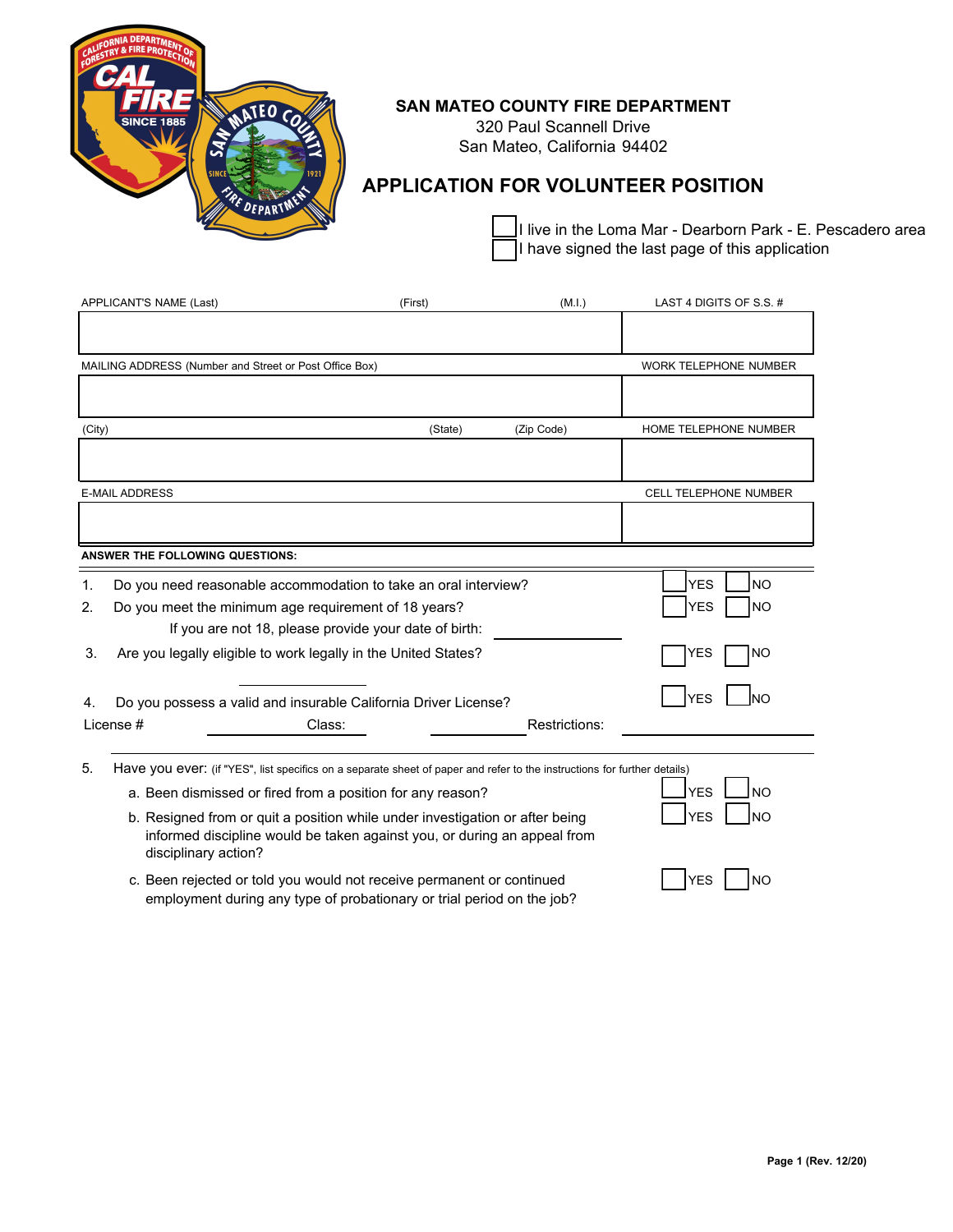### **SAN MATEO COUNTY FIRE DEPARTMENT ASSESSED APPLICATION FOR VOLUNTEER POSITION**

| APPLICANT'S NAME (Last)                   |                                               | (First)                 |                        | (M.I.)                              |                                | LAST 4 DIGITS OF S.S. #                 |
|-------------------------------------------|-----------------------------------------------|-------------------------|------------------------|-------------------------------------|--------------------------------|-----------------------------------------|
| <b>EDUCATION</b>                          |                                               |                         |                        |                                     |                                |                                         |
| <b>TYPE</b>                               | NAME OF SCHOOL & ADDRESS                      |                         | NO. OF<br><b>YEARS</b> | DID YOU<br>GRADUATE?                | <b>MAJOR</b><br><b>SUBJECT</b> | DEGREE/DIPLOMA/<br><b>CERTIFICATION</b> |
| HIGH SCHOOL/GED                           |                                               |                         |                        |                                     |                                |                                         |
| <b>UNIVERSITY OR</b><br>COLLEGE           |                                               |                         |                        |                                     |                                |                                         |
| <b>UNIVERSITY OR</b><br><b>COLLEGE</b>    |                                               |                         |                        |                                     |                                |                                         |
| <b>BUSINESS OR</b><br><b>TRADE SCHOOL</b> |                                               |                         |                        |                                     |                                |                                         |
| <b>TRAINING</b>                           |                                               |                         |                        |                                     |                                |                                         |
| <b>CERTIFICATIONS</b><br>A.               |                                               |                         | B <sub>1</sub>         | <b>EMERGENCY MEDICAL COURSES</b>    |                                |                                         |
|                                           | CALIFORNIA STATE FIRE MARSHAL VOLUNTEER FF    | <b>YES</b><br><b>NO</b> | <b>CPR</b>             |                                     |                                | <b>NO</b><br><b>YES</b>                 |
|                                           | CALIFORNIA STATE FIRE MARSHAL FIRE FIGHTER I  | <b>YES</b><br><b>NO</b> |                        | PUBLIC SAFETY/FIRST AID             |                                | <b>YES</b><br><b>INO</b>                |
|                                           | CALIFORNIA STATE FIRE MARSHAL FIRE FIGHTER II | <b>YES</b><br><b>NO</b> |                        | <b>FIRST RESPONDER</b>              |                                | <b>YES</b><br><b>INO</b>                |
|                                           | HAZ-MAT FIRST RESPONDER-OPERATIONAL           | <b>YES</b><br><b>NO</b> |                        | <b>EMERGENCY MEDICAL TECHNICIAN</b> |                                | <b>YES</b><br><b>NO</b>                 |
|                                           | CONFINED SPACE RESCUE AWARENESS               | <b>YES</b><br><b>NO</b> |                        | PARAMEDIC                           |                                | <b>YES</b><br><b>INO</b>                |

### GENERAL INFORMATION

Why do you wish to become a volunteer firefighter/emergency medical responder?

| Will your employer allow you to respond during work hours to fire calls?                                                                                                                                                                                                                                                                      | <b>IYES</b><br>INO |             |  |  |
|-----------------------------------------------------------------------------------------------------------------------------------------------------------------------------------------------------------------------------------------------------------------------------------------------------------------------------------------------|--------------------|-------------|--|--|
| Drills are held on Wednesdays evenings. Will you be able to regularly attend these drills?                                                                                                                                                                                                                                                    |                    |             |  |  |
| Are you able to communicate in a foreign language?<br><b>YES</b><br><b>NO</b>                                                                                                                                                                                                                                                                 |                    |             |  |  |
|                                                                                                                                                                                                                                                                                                                                               |                    | Language(s) |  |  |
| CERTIFICATION - IMPORTANT - PLEASE READ BEFORE SIGNING - If not signed, this application may be rejected.                                                                                                                                                                                                                                     |                    |             |  |  |
| certify under penalty of perjury that the information I have entered on this application is true and complete to the<br>best of my knowledge. I further understand any false, incomplete, or incorrect statements may result in my<br>disqualification from the selection process or dismissal from employment with the San Mateo County Fire |                    |             |  |  |

*disqualification from the selection process or dismissal from employment with the San Mateo County Fire Department. I authorize the employers and educational institutions on this application to release any information they may have concerning my employment or education to the San Mateo County Fire Department. Resumes will not be accepted in lieu of a completed application.*

| APPLICANT'S SIGNATURE<br><b>IDATE SIGNED</b>                                                                                  |  |  |  |
|-------------------------------------------------------------------------------------------------------------------------------|--|--|--|
| $\rightarrow$                                                                                                                 |  |  |  |
| The District is an equal opportunity employer. The District does not discriminate on the basis of race, color, religion, sex, |  |  |  |

*national origin, age, disability, or any other characteristic protected by applicable state or federal civil rights laws.*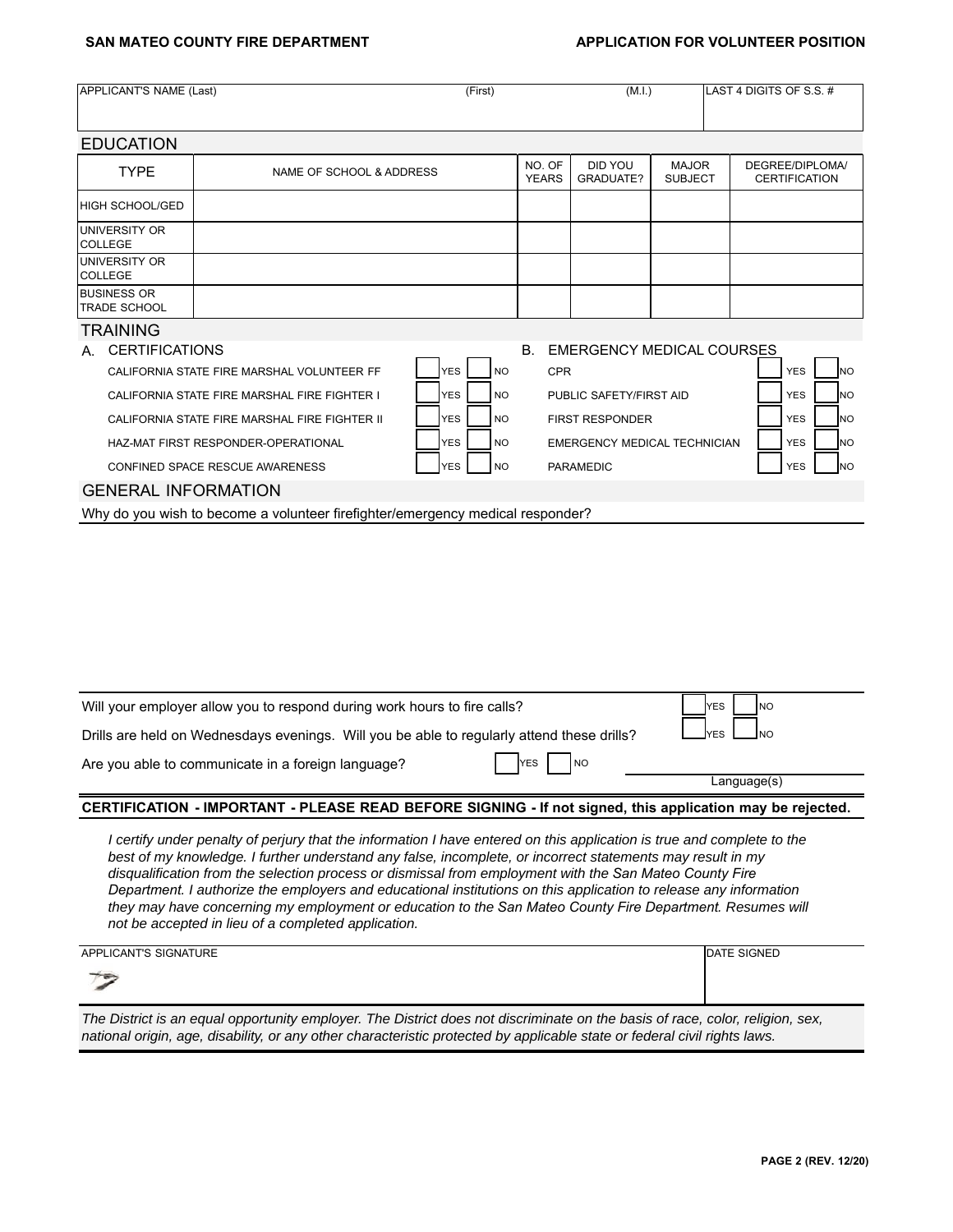### SAN MATEO COUNTY FIRE DEPARTMENT **APPLICATION FOR VOLUNTEER POSITION**

| APPLICANT'S NAME (Last) |                                                                                                                                                                                                                                      | (First)            | (M.I.) | LAST 4 DIGITS OF S.S. #                                          |
|-------------------------|--------------------------------------------------------------------------------------------------------------------------------------------------------------------------------------------------------------------------------------|--------------------|--------|------------------------------------------------------------------|
|                         | <b>WORK/EXPERIENCE/VOLUNTEER HISTORY:</b> List the applicable information specified below including classification<br>title, location, employer, and months of experience.<br>ALL INFORMATION WILL BE VERIFIED PRIOR TO APPOINTMENT. |                    |        |                                                                  |
| FROM (MDY)              | TO (MDY)                                                                                                                                                                                                                             |                    |        | JOB TITLE/CLASSIFICATION (include Range or Level, if applicable) |
| <b>HOURS PER WEEK</b>   | TOTAL WORKED (Years/Months)                                                                                                                                                                                                          | <b>AGENCY NAME</b> |        |                                                                  |
|                         |                                                                                                                                                                                                                                      | <b>ADDRESS</b>     |        |                                                                  |

DUTIES PERFORMED:

REASON FOR LEAVING

| FROM (MDY)            | TO (MDY)                    | JOB TITLE/CLASSIFICATION (include Range or Level, if applicable) |
|-----------------------|-----------------------------|------------------------------------------------------------------|
|                       |                             |                                                                  |
| <b>HOURS PER WEEK</b> | TOTAL WORKED (Years/Months) | AGENCY NAME                                                      |
|                       |                             |                                                                  |
|                       |                             | <b>ADDRESS</b>                                                   |
|                       |                             |                                                                  |
| DUTIES PERFORMED:     |                             |                                                                  |

### REASON FOR LEAVING

| <b>HOURS PER WEEK</b><br>AGENCY NAME<br>TOTAL WORKED (Years/Months)<br><b>ADDRESS</b> | FROM (MDY) | TO (MDY) | JOB TITLE/CLASSIFICATION (include Range or Level, if applicable) |
|---------------------------------------------------------------------------------------|------------|----------|------------------------------------------------------------------|
|                                                                                       |            |          |                                                                  |
|                                                                                       |            |          |                                                                  |

REASON FOR LEAVING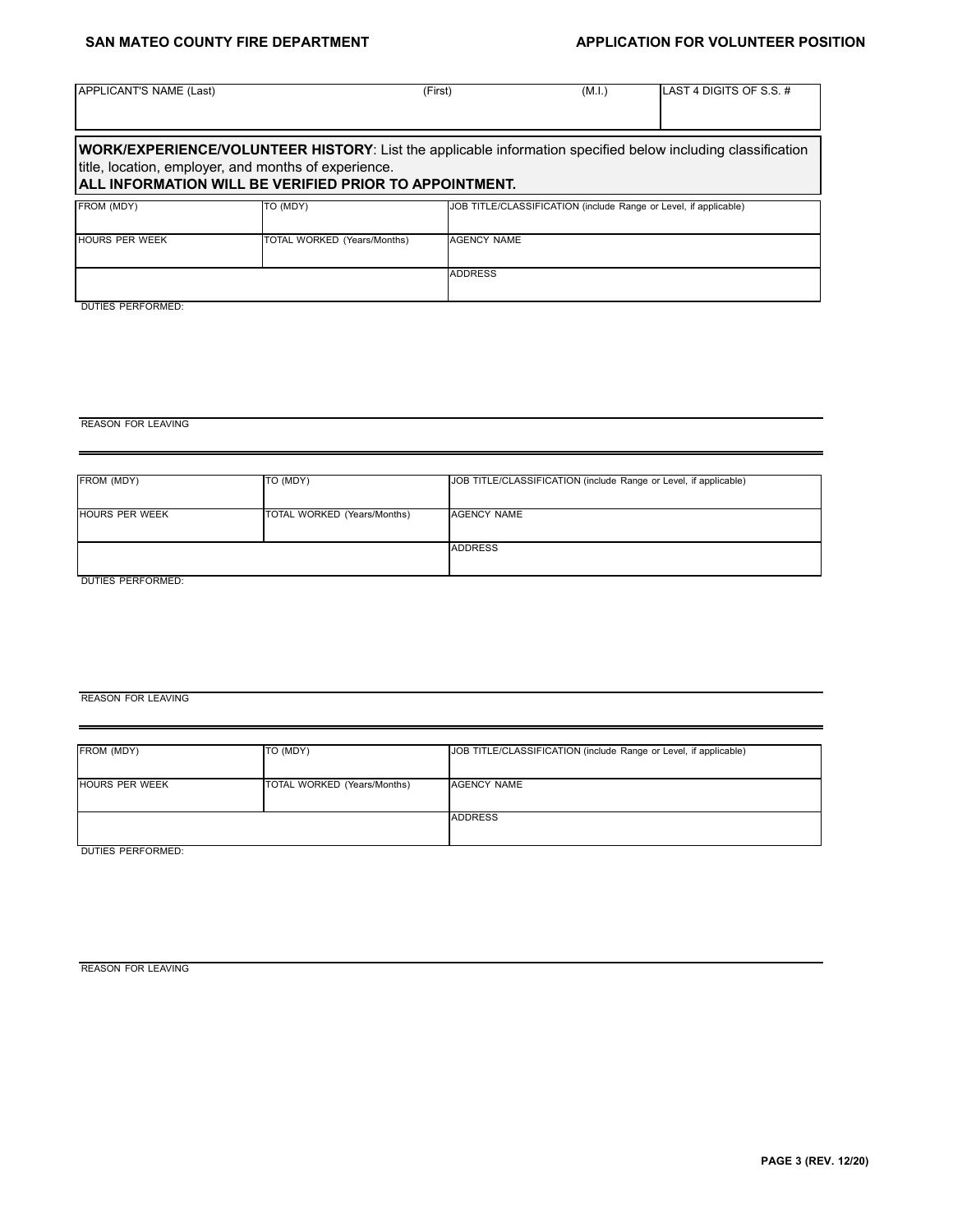### **SAN MATEO COUNTY FIRE DEPARTMENT ASSESSED APPLICATION FOR VOLUNTEER POSITION**

| APPLICANT'S NAME (Last)<br>(First) |                             |                                                                  | (M.I.) | LAST 4 DIGITS OF S.S. # |
|------------------------------------|-----------------------------|------------------------------------------------------------------|--------|-------------------------|
|                                    |                             |                                                                  |        |                         |
|                                    |                             |                                                                  |        |                         |
| FROM (MDY)                         | TO (MDY)                    | JOB TITLE/CLASSIFICATION (include Range or Level, if applicable) |        |                         |
|                                    |                             |                                                                  |        |                         |
| <b>HOURS PER WEEK</b>              | TOTAL WORKED (Years/Months) | AGENCY NAME                                                      |        |                         |
|                                    |                             |                                                                  |        |                         |
|                                    |                             | <b>ADDRESS</b>                                                   |        |                         |
|                                    |                             |                                                                  |        |                         |

DUTIES PERFORMED:

REASON FOR LEAVING

| FROM (MDY)            | TO (MDY)                    | JOB TITLE/CLASSIFICATION (include Range or Level, if applicable) |
|-----------------------|-----------------------------|------------------------------------------------------------------|
| <b>HOURS PER WEEK</b> | TOTAL WORKED (Years/Months) | <b>AGENCY NAME</b>                                               |
|                       |                             | <b>ADDRESS</b>                                                   |
| DUTIES PERFORMED:     |                             |                                                                  |

### REASON FOR LEAVING

| FROM (MDY)            | TO (MDY)                    | JOB TITLE/CLASSIFICATION (include Range or Level, if applicable) |
|-----------------------|-----------------------------|------------------------------------------------------------------|
| <b>HOURS PER WEEK</b> | TOTAL WORKED (Years/Months) | <b>AGENCY NAME</b>                                               |
|                       |                             | <b>ADDRESS</b>                                                   |

DUTIES PERFORMED:

REASON FOR LEAVING

I certify that the information contained in this application is correct to the best of my knowledge, and understand that falsification of this application in any detail is grounds for disqualification from further consideration or for dismissal of employment. If hired, I agree to conform to the rules and regulations of my employer. I consent to and authorize the San Mateo County Fire Department or any and all of its participating agencies, to ask for information concerning me. I further understand that I may be fingerprinted, required to submit to a complete medical examination (including substance abuse test), to a psychological test and to furnish such proof and education as may be directed, or otherwise investigated prior to appointment. I release all parties and persons connected with any requests for information from all claims, liability and damages for whatever reason arising out of furnishing this information.

**Signature:** 2008. **Date:** 2008. **Date:** 2008. **Date:** 2008. **Date:** 2008. 2018. 2018. 2018. 2019. 2019. 2019. 2019. 2019. 2019. 2019. 2019. 2019. 2019. 2019. 2019. 2019. 2019. 2019. 2019. 2019. 2019. 2019. 2019. 2019. 201